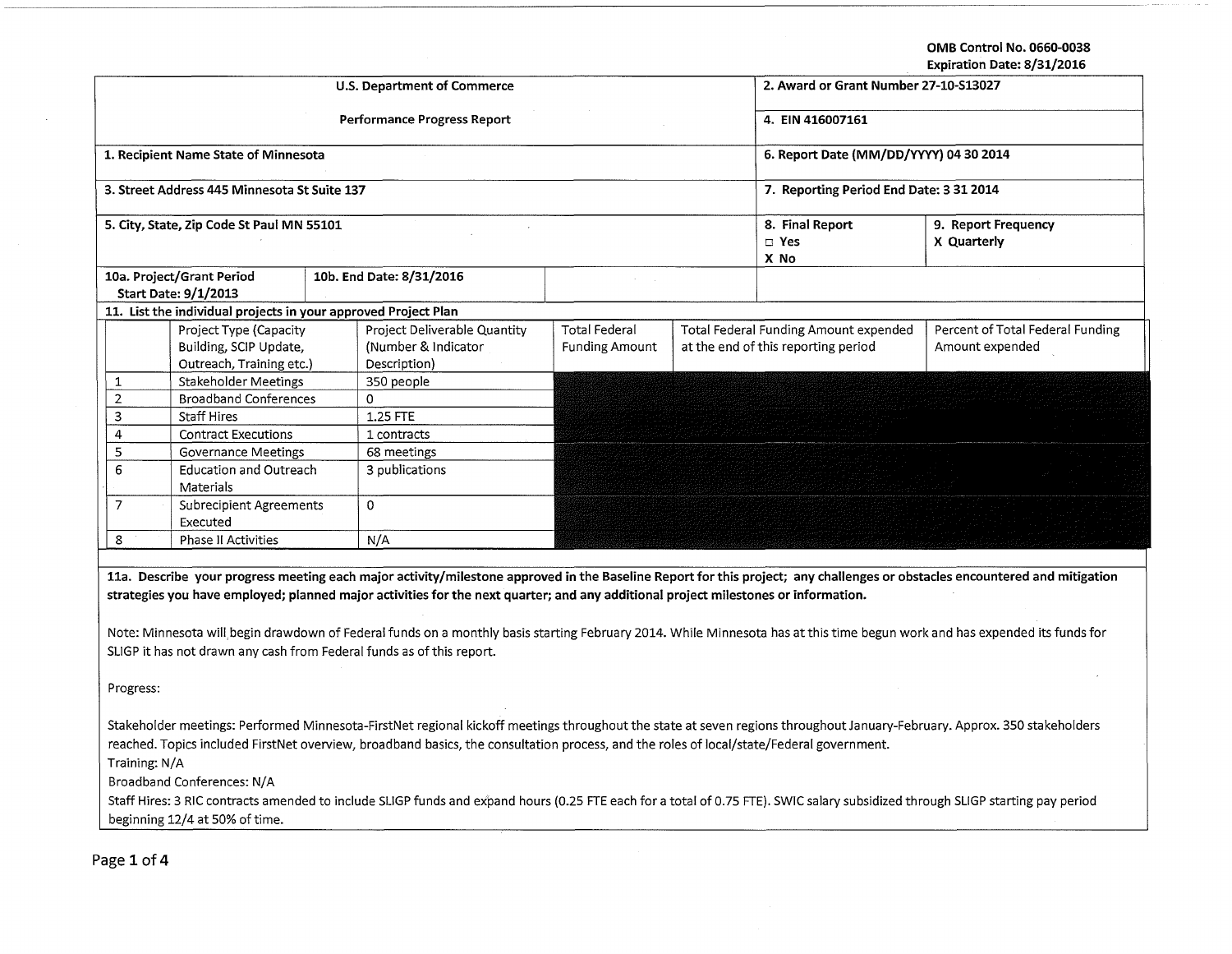Contract Executions: \$1.3M contract awarded to Televate, LLC for Minnesota-FirstNet consultation program.

## Statutory Changes: N/A

Governance Meetings: Monthly meeting of Statewide Emergency Communications Board (SECB), Bi-monthly meeting of SECB Interoperable Data Committee, Bi-monthly meetings for South Central, Southwest, Northeast, and Northwest Regional Emergency Communications Board (RECB) (or equivalent), Bi-monthly meetings for South Central, Southwest, Northeast, and Northwest RECB (or equivalent) subject matter committee, Monthly meetings for Central, Metro, and Southeast RECB, Monthly meetings for Central, Metro, and Southeast RECB subject matter committee. 34 total meetings each reporting period.

Education and Outreach materials: FirstNet one-pager (fact sheet about program), Frequently Asked Questions about FirstNet (FAQ document), Kickoff Presentation. Available at https://dps.mn.gov/divisions/ecn/Pages/broadband.aspx

11b. If the project team anticipates requesting any changes to the approved Baseline Report in the next quarter, describe those below. Note that any substantive changes to the Baseline Report must be approved by the Department of Commerce before implementation.

Minor budget revision to be submitted in April regarding indirect cost allocations.

11c. Provide any other information that would be useful to NTIA as it assesses this project's progress.

None at this time.

11d. Describe any success stories or best practices you have identified. Please be as specific as possible.

Outreach sessions with local governments were extremely successful, but have shown that despite our best efforts and strong governance structure we have a lot of work to do. We continue to receive regular inquiries from the stakeholder public about the most basic facts on FirstNet despite our aggressive outreach program. However, these contacts do prove a tremendous amount of interest in FirstNet throughout Minnesota.

12. Personnel

12a. If the project is not fully staffed, describe how any lack of staffing may impact the project's time line and when the project will be fully staffed.

The project is fully staffed.

12b. Staffing Table

| Job Title  | FTE % | Project(s) Assigned                            | Change                     |  |
|------------|-------|------------------------------------------------|----------------------------|--|
| SWIC       | -50   | Oversight of all activities.                   | Salary subsidized @<br>50% |  |
| <b>RIC</b> | -25   | Support for governance, education and outreach | Contract amended           |  |
| <b>RIC</b> | -25   | Support for governance, education and outreach | Contract amended           |  |
| <b>RIC</b> | -25   | Support for governance, education and outreach | Contract amended           |  |
|            |       | Add Row<br>Remove Row                          |                            |  |

Page 2 of 4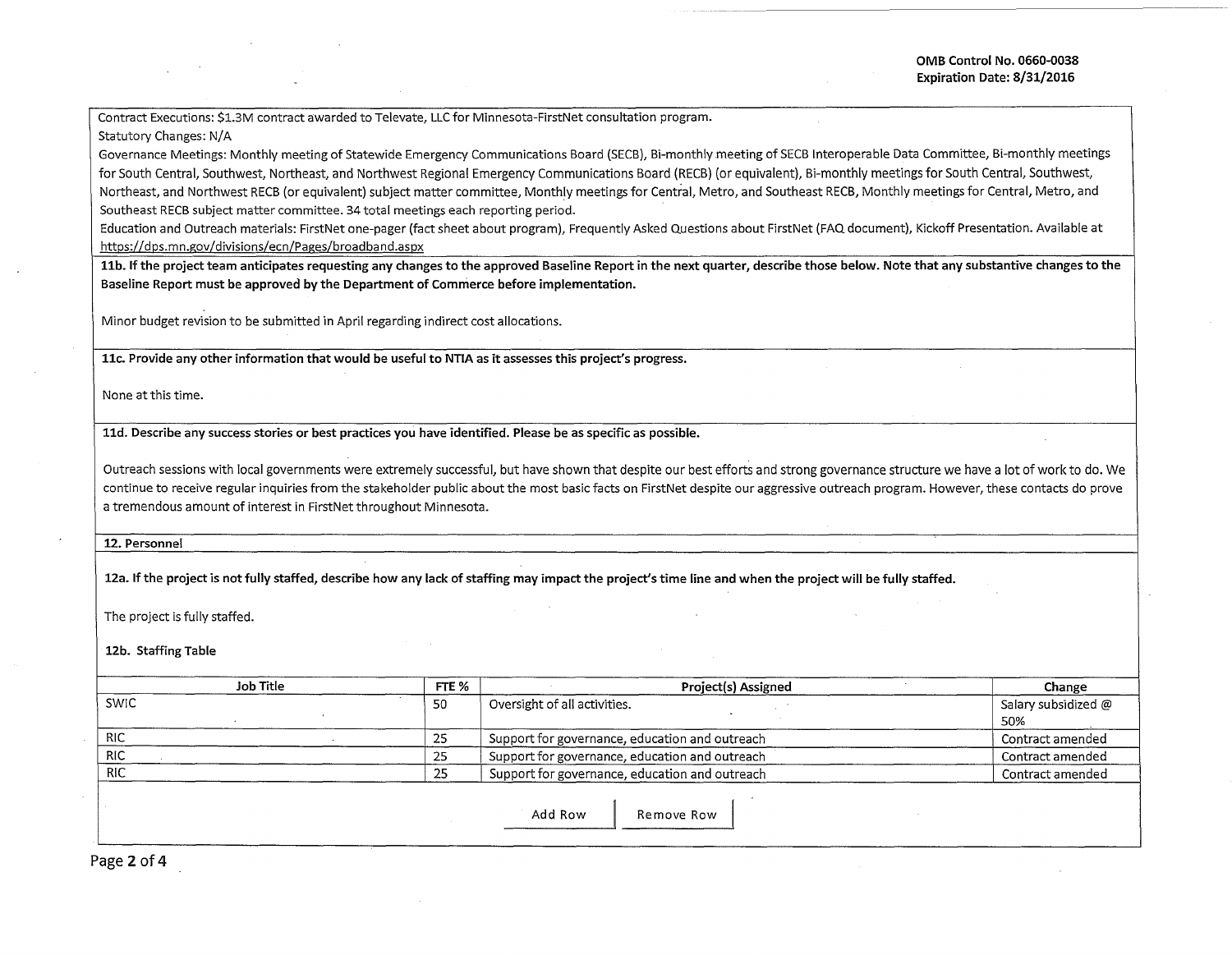## OMB Control No. 0660-0038 Expiration Date: 8/31/2016

| 13. Subcontracts (Vendors and/or Subrecipients)                                                                                                                                                    |                                                                                                               |                              |                                       |                            |                                                                   |               |                               |                                                |                                                 |                          |
|----------------------------------------------------------------------------------------------------------------------------------------------------------------------------------------------------|---------------------------------------------------------------------------------------------------------------|------------------------------|---------------------------------------|----------------------------|-------------------------------------------------------------------|---------------|-------------------------------|------------------------------------------------|-------------------------------------------------|--------------------------|
| 13a. Subcontracts Table - Include all subcontractors. The totals from this table must equal the "Subcontracts Total" in Question 14f.                                                              |                                                                                                               |                              |                                       |                            |                                                                   |               |                               |                                                |                                                 |                          |
| Name                                                                                                                                                                                               | Subcontract Purpose                                                                                           | Type                         | (Vendor/Subrec.)                      | RFP/RFQ<br>Issued<br>(Y/N) | Contract<br>Executed<br>(Y/N)                                     | Start<br>Date | End<br>Date                   | <b>Total Federal</b><br><b>Funds Allocated</b> | <b>Total Matching</b><br><b>Funds Allocated</b> | Project and % Assigned   |
| <b>MnFCP</b>                                                                                                                                                                                       | Comprehensive<br>consultation                                                                                 |                              | Vendor                                | Υ                          | Y                                                                 | 11/4/20<br>13 | 6/31/2<br>016                 | \$1,114,884                                    | \$278,721                                       |                          |
| Add Row<br>Remove Row                                                                                                                                                                              |                                                                                                               |                              |                                       |                            |                                                                   |               |                               |                                                |                                                 |                          |
| 13b. Describe any challenges encountered with vendors and/or subrecipients.                                                                                                                        |                                                                                                               |                              |                                       |                            |                                                                   |               |                               |                                                |                                                 |                          |
| None at this time.                                                                                                                                                                                 |                                                                                                               |                              |                                       |                            |                                                                   |               |                               |                                                |                                                 |                          |
| 14. Budget Worksheet                                                                                                                                                                               |                                                                                                               |                              |                                       |                            |                                                                   |               |                               |                                                |                                                 |                          |
|                                                                                                                                                                                                    | Columns 2, 3 and 4 must match your current project budget for the entire award, which is the SF-424A on file. |                              |                                       |                            |                                                                   |               |                               |                                                |                                                 |                          |
| Only list matching funds that the Department of Commerce has already approved.                                                                                                                     |                                                                                                               |                              |                                       |                            |                                                                   |               |                               |                                                |                                                 |                          |
| Project Budget Element (1)                                                                                                                                                                         |                                                                                                               | Federal Funds<br>Awarded (2) | <b>Approved Matching</b><br>Funds (3) |                            | <b>Total Budget</b><br>(4)                                        |               | Federal Funds<br>Expended (5) | <b>Approved Matching Funds</b><br>Expended (6) |                                                 | Total Funds Expended (7) |
| a. Personnel Salaries                                                                                                                                                                              |                                                                                                               | \$76,559                     |                                       | \$20,804                   | \$97,363                                                          |               | \$5884                        | \$1489                                         |                                                 | \$7373                   |
| b. Personnel Fringe Benefits                                                                                                                                                                       |                                                                                                               | \$23,301                     |                                       | \$5,825                    | \$29,126                                                          |               | $\Omega$                      | $\Omega$                                       |                                                 | $\Omega$                 |
| c. Travel                                                                                                                                                                                          |                                                                                                               | \$143,424                    |                                       | \$35,856                   | \$179,280                                                         |               | \$6805                        | \$1702                                         |                                                 | \$8507                   |
| d. Equipment                                                                                                                                                                                       |                                                                                                               | 0                            |                                       | 0                          | \$0                                                               |               | 0                             | 0                                              |                                                 | $\Omega$                 |
| e. Materials/Supplies                                                                                                                                                                              |                                                                                                               | 0                            |                                       | 0                          | \$0                                                               |               | 0                             | $\Omega$                                       |                                                 | 0                        |
| f. Subcontracts Total                                                                                                                                                                              |                                                                                                               | \$2,089,520                  |                                       | \$522,380                  | \$2,611,900                                                       |               | \$59,158                      | \$14400                                        |                                                 | \$73,558                 |
| g. Other                                                                                                                                                                                           |                                                                                                               | \$50,199                     |                                       | \$12,550                   | \$62,749                                                          |               | $\Omega$                      | 0                                              |                                                 | $\Omega$                 |
| h. Total Costs                                                                                                                                                                                     |                                                                                                               | \$2,389,660                  |                                       | \$597,415                  | \$2,987,075                                                       |               | \$71,847                      | \$17,591                                       |                                                 | \$89,438                 |
| i. % of Total                                                                                                                                                                                      |                                                                                                               | 80<br>100<br>20<br>80<br>20  |                                       |                            | 100                                                               |               |                               |                                                |                                                 |                          |
| 15. Certification: I certify to the best of my knowledge and belief that this report is correct and complete for performance of activities for the purpose(s) set forth in the award<br>documents. |                                                                                                               |                              |                                       |                            |                                                                   |               |                               |                                                |                                                 |                          |
| 16a. Typed or printed name and title of Authorized Certifying Official<br>Jackie Mines, Director                                                                                                   |                                                                                                               |                              |                                       |                            | 16c. Telephone (area code, number, and extension)<br>651 201 7550 |               |                               |                                                |                                                 |                          |
| Vackie Mines                                                                                                                                                                                       |                                                                                                               |                              |                                       |                            | 16d. Email Address<br>jackie.mines@state.mn.us                    |               |                               |                                                |                                                 |                          |
| 16b/Signature of Authorized Certifying Official                                                                                                                                                    |                                                                                                               |                              |                                       |                            | 16e. Date Report Submitted (month, day, year)<br>4/30/2014        |               |                               |                                                |                                                 |                          |

 $\sim$ 

Page 3 of 4

 $\sim$